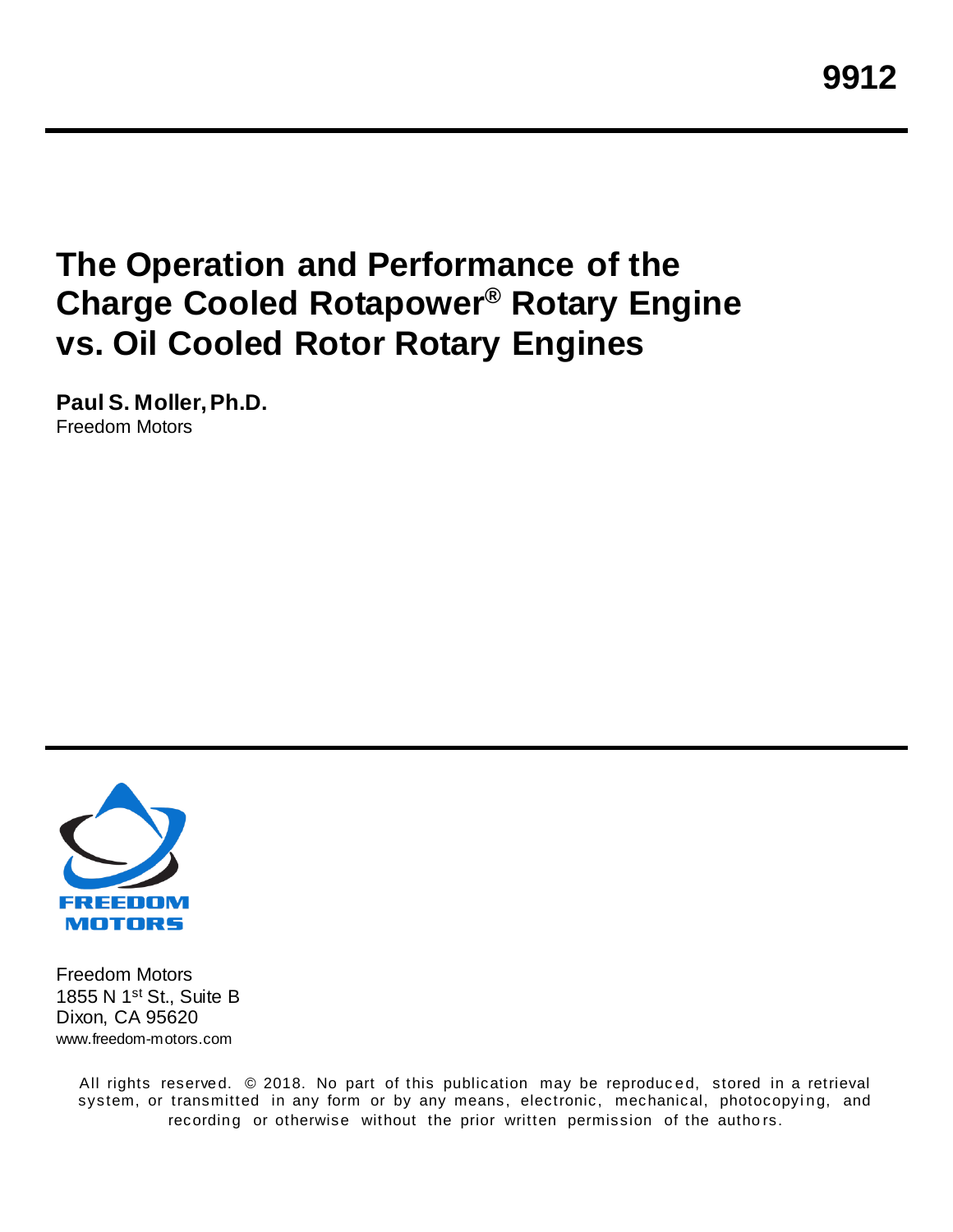

# **The Operation and Performance of the Charge Cooled Rotapower® Rotary Engine vs. Oil Cooled Rotor Rotary Engines**

**Paul S. Moller, Ph.D.**

Freedom Motors

## **ABSTRACT**

The rotary engine was first brought to the world's attention in the 1950's. This paper chronicles the years of development between then and now. It explains the fundamental differences and advantages of the charge-cooled rotor Rotapower engine over the oil cooled rotor rotary engine, m os t frequently identified with Mazda.

## **THE UNIQUE ATTRIBUTES OF THE ROTARY ENGINE, SOLID TECHNOLOGY LOOKING FOR AN APPLICATION**

The Rotapower engine is based on the Wankel rotary engine, which was patented in the late 1950's by Felix Wankel. The Wankel rotary was immediately recognized by the international engine community as remarkably simple approach to achieving all the functional characteristics of the efficient but complicated four-stroke piston engine. This recognition led to a worldwide effort to devel op reliable and efficient models of this engine initially by Curtiss -Wright, Mercedes Benz, NSU, Fichtel-Sachs, and later by Outboard Marine Corporation (OMC) and Mazda. Curtiss -Wright, John Deere, Rotary Power International and related parties, spent over \$1.5 billion on Wankel-type rotary engines, mostly in anticipation of replacing turbine engines in military applications<sup>1</sup>. By 1980, more than 1,500 U.S. patents were issued on Wankeltype engines. These have since expired and can be used by anyone. The total estimated expenditures on rotary engines exceed \$3 billion dollars. Mazda alone spent well over \$1 billion dollars on rotary engine development and production facilities for their automobiles  $2$ .

In general, the attributes of the rotary engine were outstanding, but in the automotive industry it was competing against the four-stroke piston engine with a 100 year history and hundreds of billions of dollars behind it. In addition, tests suggested that the Wankel rotary had poorer fuel consumption at

low power settings. This was attributed to gas leakage past the rotor seals, which at the time was not as good as the piston engine.

By 1974, when the rotary engine was entering limited production, the automotive industry, which drives the four-stroke piston engine industry, was facing two concurrent hurdles:

- 1. The energy crisis of 1974, which emphasized the need for immediate fuel economy improvements.
- 2. Pollution reduction mandates were introduced and it was determined that qualifying a new engine along with the existing piston line was more than the automotive industry felt capable of financially undertaking.

As a result, other than limited production projects by Suzuki, Yanmar Diesel, NSU, OMC, and Fichtel - Sachs, only Mazda created a volume production facility and continues to produce engines. However, Mazda, having lost its earlier momentum due to adverse publicity, confined their rotary engine to a sports car (RX-7) and the low engine production numbers never allowed the engine to be produced economically within their high-volume production facility, hence the RX-7 became rather high priced and limited in sales.

The rotary engine is somewhat less fuel efficient at very low power settings, which is where automobiles in the developed countries operate much of the time; i.e. 10% power at 60 MPH, 2% power at 20 MPH. In developing countries, where engines used for transportation operate at the higher end of their power capability, the Rotapower engine offers superior fuel efficiency in most applications. In the U.S. the Rotapower engine is an outstanding alternative to the high emissions two-stroke engine used in some recreational applications. It is also an excellent candidate for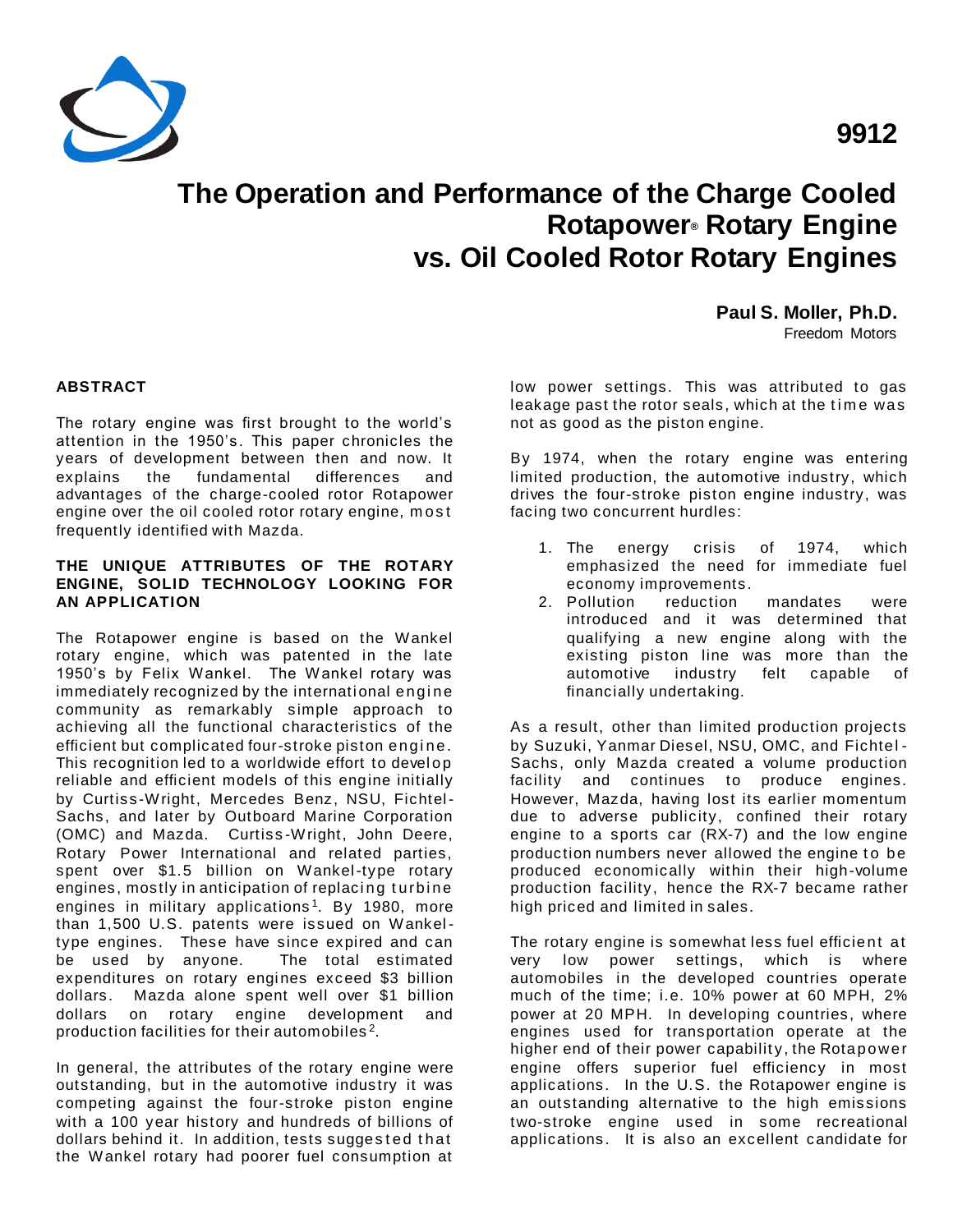hybrid automobile engines or co-generation power plants.

Rotary engines have a remarkable record of reliability. Ingersol-Rand achieved over 40,000 hours without a major overhaul. Rotary Power International (RPI) produces rotary engines (technology acquired from John Deere) that are guaranteed for a minimum of 10,000 hours,  $3$  and many of the OMC engines produced in the mid-1970's are still running today without an overhaul. Mazda racing engines can operate an entire racing season without an overhaul while their piston competitors are usually overhauled after each race<sup>4</sup> .

#### **CHARGE COOLING IS THE MOST COST EFFECTIVE METHOD OF COOLING THE ROTOR**

In the Wankel rotary engine the rotor itself can be cooled by one of two means. Oil cooled rotary engines inject oil directly into a cavity within the rotor itself. The planetary motion of the rotor causes the oil to be thrown around the rotor interi or with a violent scrubbing action, resulting in good heat transfer from rotor to oil.

The presence of a large quantity of oil subject to high centrifugal forces increases the likelihood that cooling oil will be forced outward between the rot or and the sidewalls. The steel side seals near the rotor flank are designed to seal the combustion chamber but are transparent to oil migrating outward from rotor cooling. For this reason a complex and wear dependent rubber or composite side seal is required in an oil cooled rotor rotary engine.

Contrary to popular belief, this side seal was the source of Mazda's initial oil seal failure problems, characterized by large volumes of blue smoke being produced. This type of seal is designed to exclude oil completely since it does not meter oil. This creates the requirement to meter oil into the intake of an oil cooled rotor rotary engine in order to lubricate the apex seals. Once oil enters the airstream it is problematic how much of it subsequently provides lubrication. The oil quantity required thus increases and the potential for residual deposits within the engine also increases.

A metered oil system, as used in the Rotapower engine closely approximates the lubrication technology of the four-stroke piston engine. With the Rotapower engine, like the four stroke piston, oil is provided directly to the surfaces requiring lubrication as needed, with minimum opportunity to enter the incoming airstream or charge. In the c as e of the Rotapower engine, the quantity of oil used is determined entirely by the amount needed to lubricate the seal contact surfaces since roller

bearings are used throughout the engine and require very little oil.

The oil-cooled rotor is effective at removing heat from the rotor; however, the closed sides and the cored interior make the rotor heavy and complex to cast. In addition the hardware necessary to recirculate the oil, including an oil cooler, pump, filter, seals and complex side housings, all add cost to the engine. Finally, there is a power loss associated with oil sloshing, oil pumping, oil seal drag and hydrodynamic bearing drag resulting in 8% to 12% of the engine power being used to provide this oil cooling.





In a direct measured comparison, Mazda established that the power loss associated with sloshing in the oil-cooled rotor, the oil pumping losses, the oil seal drag and hydrodynamic bearing drag, contributed about 10% to the total energy loss in a 2x573 cc displacement engine (hydrodynamic bearing  $loss = .15 kg/cm$ ; rotor oil sloshing and oil seal loss =  $.4 \text{ kg/cm}$ ; oil pump loss  $\sim .3 \text{ kg/cm}$ ). Apex Seal loss was 1.05 kg/cm and output BMEP was 9 kg/cm.

A charge-cooled rotary engine utilizes the incomi ng fuel/air mix passing through the rotor, as the method of cooling the rotor. The advantages of this method are: